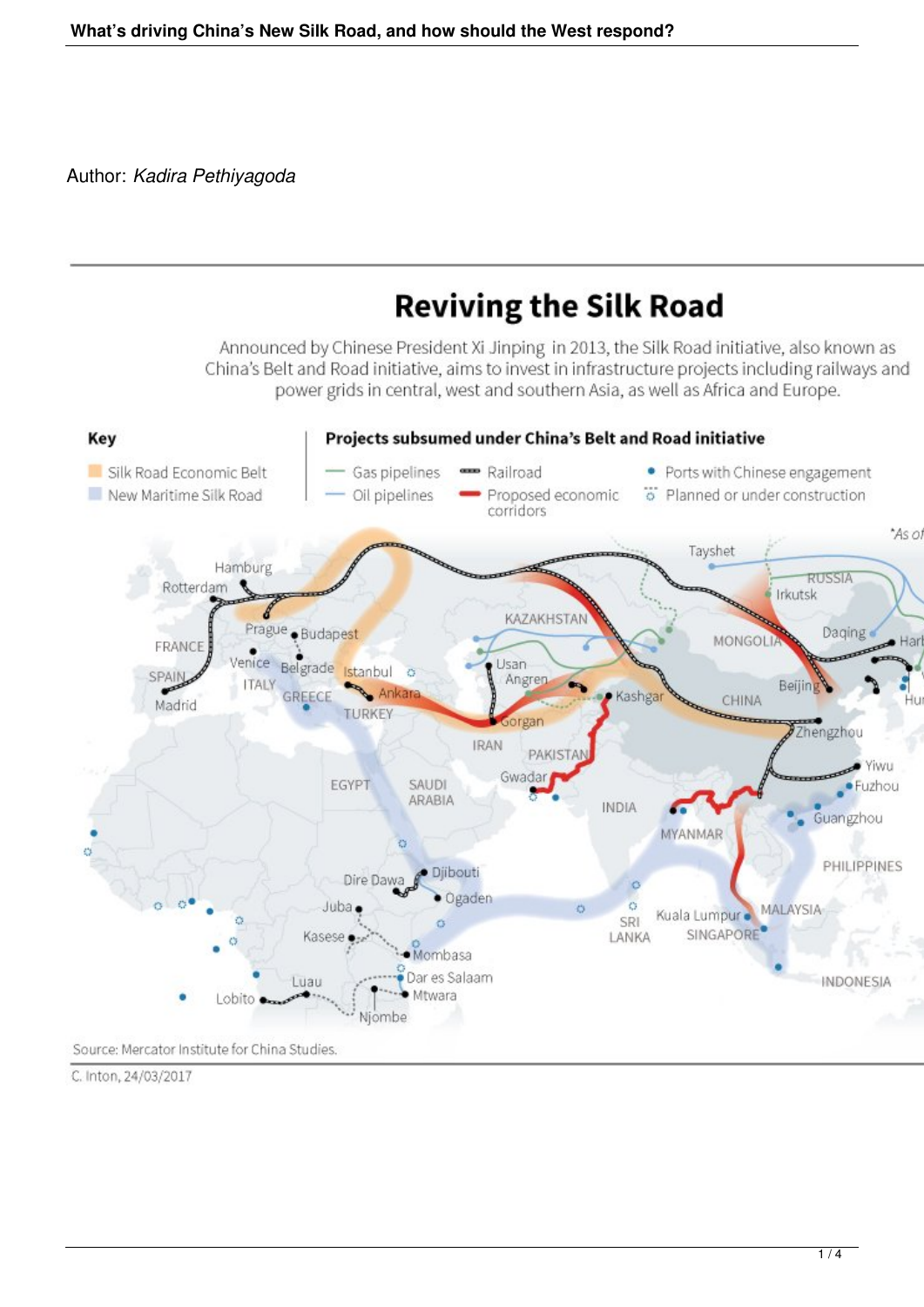The Silk Road Summit, covering China's One Belt, One Road (OBOR) initiative, is as much about celebrating Beijing's rise as the 2008 Olympics were. For the first time in the history of the Westphalian system, Asian and other non-European heritage countries are not only ascending to central places in the global order, but are refashioning its structure.

Unprecedented in size and scope, China's infrastructure project promises investments of around \$1 trillion (though in the set of the set of the set of the set of the set of the set of the set of the set of the set of the set of the set of the set of the set of the set of the set of the set of the set of the s only \$50 billion has been spent so far), covering countries accounting for 60 percent of the world's population and one-third of global GDP (though this inclu[des critic of the plan, Indi](https://www.nytimes.com/2017/05/13/business/china-railway-one-belt-one-road-1-trillion-plan.html?_r=2)a). All [this occurs at a ti](https://www.nytimes.com/2017/05/13/business/china-railway-one-belt-one-road-1-trillion-plan.html?_r=2)me when Western global leadership is hamstrung by internal rifts. If policymakers are to respond to China's global thrust, they must understand the factors behind it and reflect on some of the conventional wisdom that has placed the West at a disadvantage in certain respects.

## **Factors at play Economic**

At its core, OBOR is an economic project that enables China to export its surplus productive capacity. Furthermore, many of the 68 countries involved in the project export the raw materials and energy that China requires. This is important domestically, given China's cooling economy and increasing inequality. In recent years, the Communist Party's claim to leadership has come to rest on economic growth. As long as prosperity continues to increase at a sufficient rate, the people will accept some getting richer faster than others.

## **Strategic interests**

But OBOR is far more than a purely economic initiative. It also serves Beijing's other overarching foreign policy goal: to reach strategic parity with the United States in Asia and reshape its security environment to ensure its rise is unrestrained. A central concern is China's trade routes being cut off in the event of confrontation with the United States, given that it is surrounded by a string of American friends and allies. To this end, OBOR increases Beijing's influence in states all along these trade routes, from East Asia, through the Indian Ocean and Central Asia, then the Middle East and on to Africa and Europe. Many of the projects can serve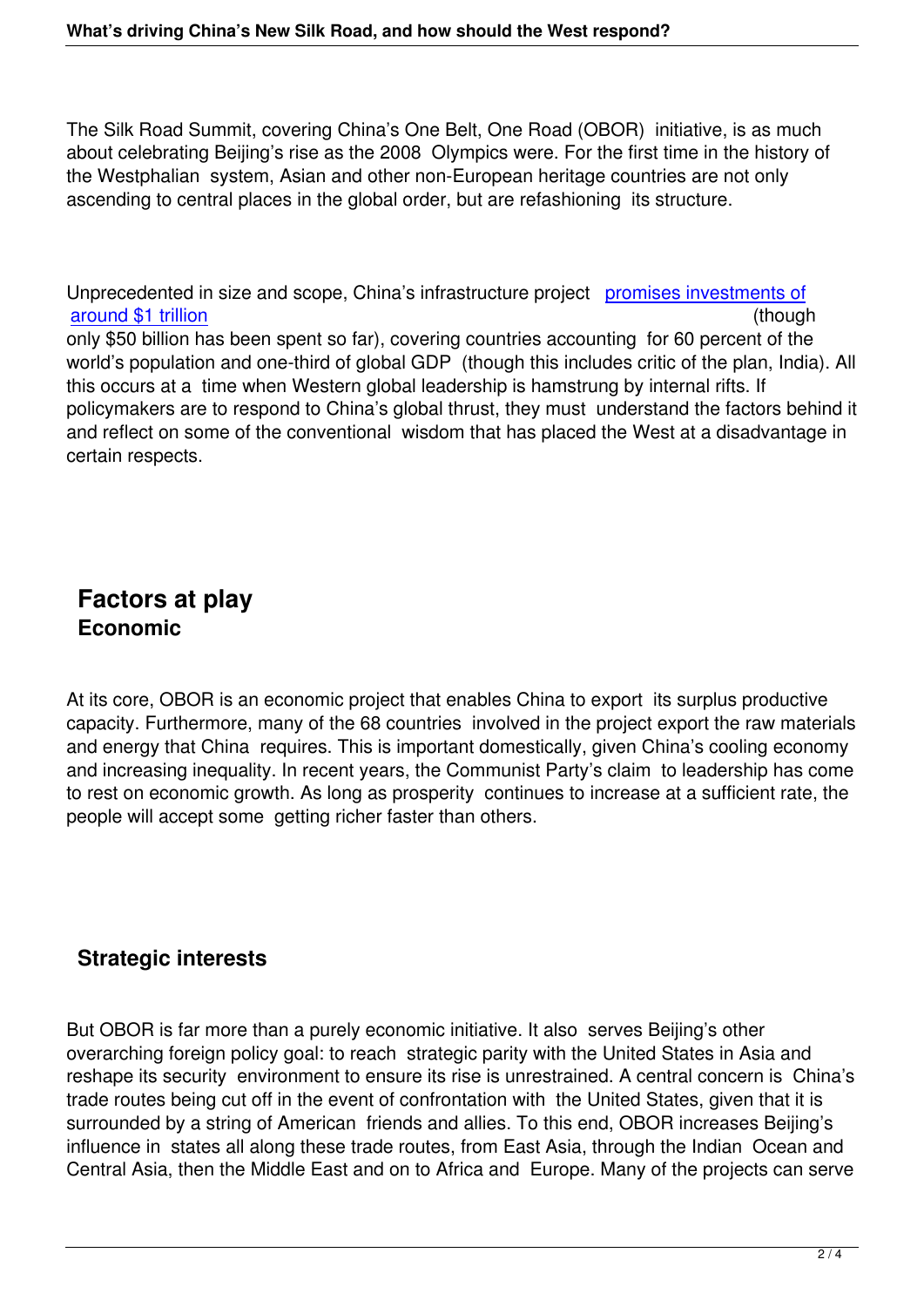dual economic and strategic purposes, such as the ports in Gwador (Pakistan), Hambantota (Sri Lanka), and Djibouti. These have often spurred Washington to reach out to these countries as well.

China's infrastructure investments are often such that its influence over the host state is difficult to dislodge without breaching global economic norms, even with radical changes in host-state governments. This was seen in strategically located Sri Lanka. Beijing heavily funded infrastructure and supported the war effort of the previous Rajapakse government, only for the administration to unexpectedly lose power to a new coalition promising to shift relations back towards India and the West. Over time, however, the new Sri Lankan government realized the long-term nature of Beijing's presence and further Chinese investments were marked with celebratory ceremonies.

## **Image and culture**

Cultural values also help drive OBOR. Prestige has long been a dominant value in hierarchical Chinese society, and continues to influence policymakers. This is infused with the concept of *m ianzi*

or face, which prioritizes recognition by others. Similarly, Confucian ideas surrounding benevolent leadership are clear in China's "peaceful rise" rhetoric and President Xi Jinping's pronouncements of new, cooperative methods of international relations, all of which sets the tone for OBOR. Beijing seems to wish to demonstrate how its civilizational experience of centralized power contrasts with Europe's pre-modern history of small, warring statelets.

The Chinese public and policymakers see theirs as a great civilization that suffered colonial-era humiliation and now deserves global recognition. Many see OBOR as a major step in a historical course correction. In 1600, just prior to the colonial era, China was the world's largest economy, accounting for 29 percent of world GDP. Along with India, it accounted for more than half the world's economy. Two centuries earlier, Chinese admiral and explorer, Zheng He, traversed the maritime route of the current OBOR, establishing trade and diplomatic relationships.

Beijing's labeling of this 21st century initiative "Silk Road" and the project's geography hark back to a grand past, a past when European-heritage powers were not dominant and the New World was yet to be colonized. The imagery of the silk route conceives of an interlinked Eurasian landmass that does not include the United States.